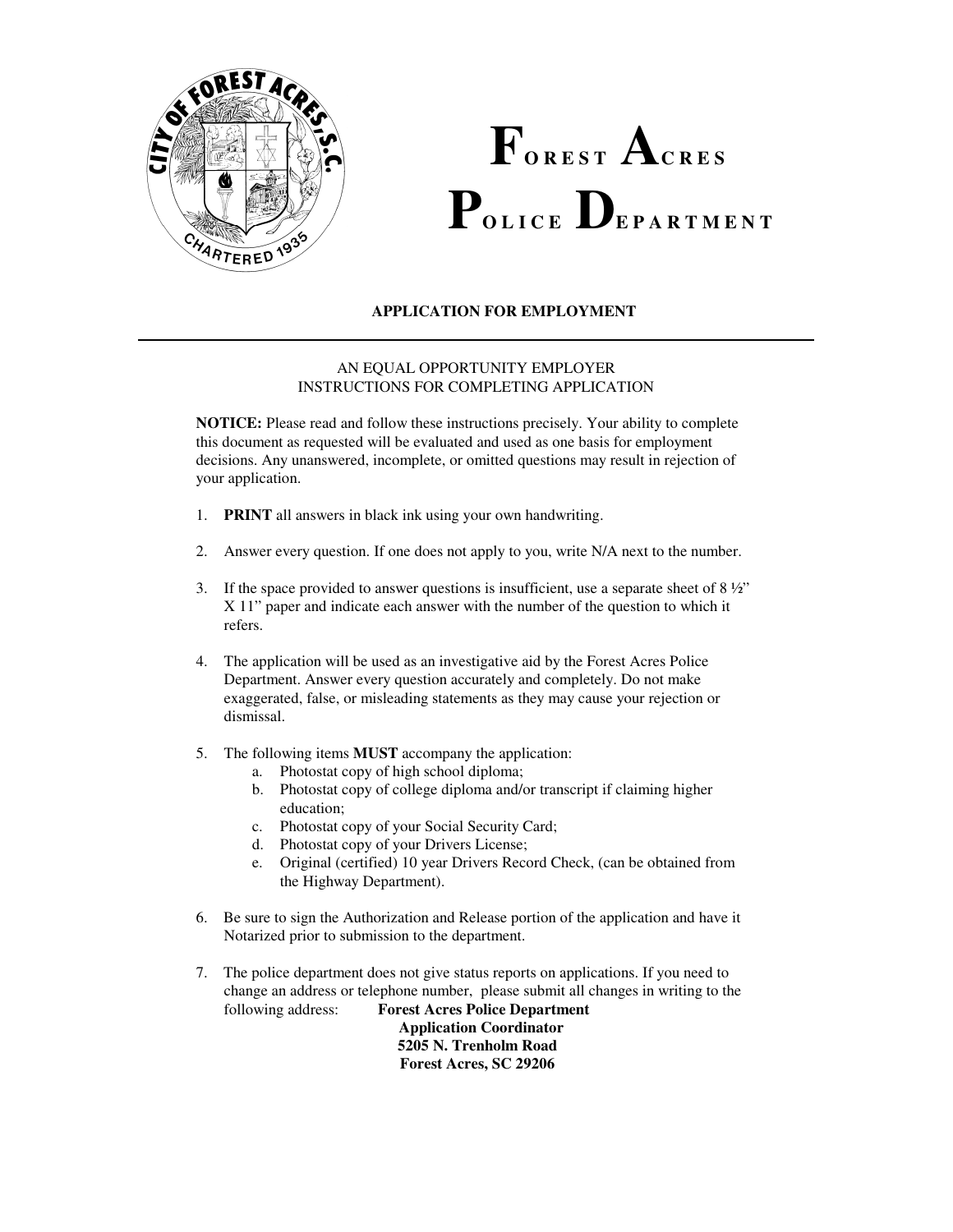#### **ELIGIBILITY REQUIREMENTS**

 The Forest Acres Police Department has established the following requirements for **all police officer candidates:** 

- 1. **All candidates must be 21 years of age.**
- 2. **All candidates must have a driving record that is free from any Driving Under the Influence convictions for a period of five years immediately prior to making application.**
- 3. **All candidates must be at least a high school graduate or have a GED equivalent.**
- 4. **All candidates must be free of any convictions for any crime carrying a sentence of one (1) year or more, or any crime of moral turpitude, or domestic violence, or under a restraining order.**
- 5. **All candidates must be able to perform necessary job duties, (i.e.) running, jumping, firearms training, driving, hand to hand combat, non-lethal weapons training and report writing.**

## **APPLICANT INFORMATION**

- 1. A thorough background investigation, including information as to your character, general reputation, personal characteristics and lifestyle will be part of the screening process. This information is solely for the purpose of evaluating your qualifications for employment with the Forest Acres Police Department and shall remain the property of the department. By submitting this application, you are authorizing this department to contact any and all available sources for the purpose of obtaining information as to your qualifications for employment.
- 2. Should an investigation disclose misrepresentations, falsifications, or omissions, your application will be rejected and you will be disqualified from applying in the future for any position with the Forest Acres Police Department; or if after your acceptance for employment, subsequent investigations should disclose omissions, misrepresentations, or falsifications, it will be just cause for your immediate dismissal.
- 3. If hired, you must successfully complete a period of training and serve in an initial trial status for six (6) months, prior to becoming eligible for permanent status.
- 4. The City of Forest Acres may conduct drug and/or alcohol testing and sampling, and/or a polygraph examination. If employed, you would be required to submit and agree to drug and/or alcohol testing and sampling.
- 5. The City of Forest Acres has established employment policies and procedures. If hired, it would be your responsibility to read, understand, and abide by the contents of those policies and procedures. The policies and procedures established by the City, and as amended in the future, do not create a contract of employment for any term. In the event you are employed, no contractual relationship exists between you and the City.
- 6. If an applicant is eligible for a specific job, they **may** be offered a job. However, any offer is conditional upon the applicant successfully completing a medical/psychological exam, drug screen, and background investigation.

\_\_\_\_\_\_\_\_\_\_\_\_\_\_\_\_\_\_\_\_\_\_\_\_\_\_\_\_\_\_\_\_\_\_\_\_\_\_\_\_\_\_\_\_\_\_\_\_\_\_\_\_\_\_\_\_

Signature Date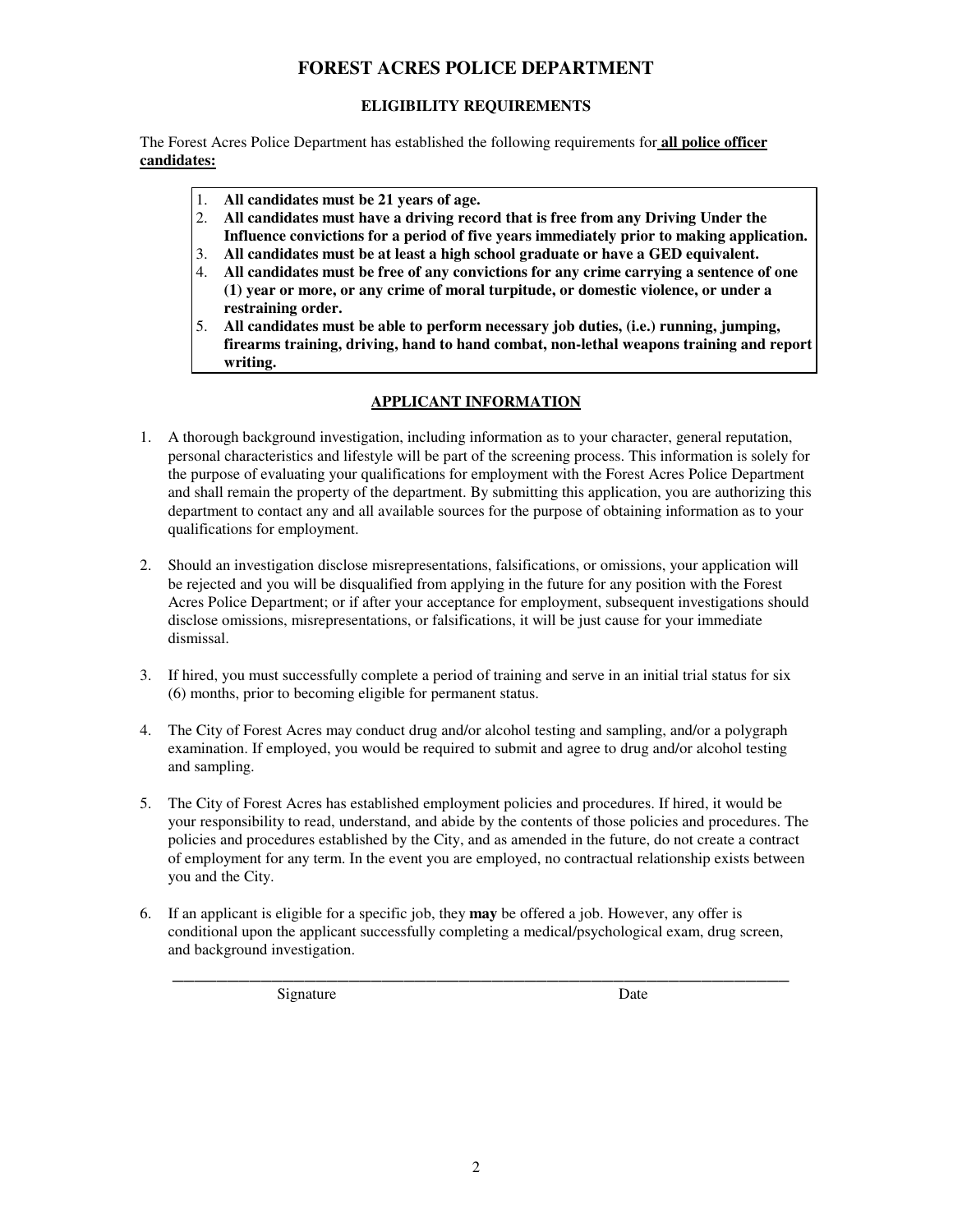| <b>APPLICATION FOR:</b> | (Position) | DATE OF APPLICATION: |               |
|-------------------------|------------|----------------------|---------------|
| ı.<br><b>Last Name</b>  |            | First                | <b>Middle</b> |

#### 2. LIST ALL OTHER NAMES YOU HAVE USED AND INCLUDE CIRCUMSTANCES UNDER WHICH THEY WERE USED ALONG WITH DATE:

\_\_\_\_\_\_\_\_\_\_\_\_\_\_\_\_\_\_\_\_\_\_\_\_\_\_\_\_\_\_\_\_\_\_\_\_\_\_\_\_\_\_\_\_\_\_\_\_\_\_\_\_\_\_\_\_\_\_\_\_\_\_\_\_\_\_\_\_\_\_\_\_\_\_\_\_\_\_\_\_\_\_\_\_\_

\_\_\_\_\_\_\_\_\_\_\_\_\_\_\_\_\_\_\_\_\_\_\_\_\_\_\_\_\_\_\_\_\_\_\_\_\_\_\_\_\_\_\_\_\_\_\_\_\_\_\_\_\_\_\_\_\_\_\_\_\_\_\_\_\_\_\_\_\_\_\_\_\_\_\_\_\_\_\_\_\_\_\_\_\_

| 3. CURRENT ADDRESS                                                                                |
|---------------------------------------------------------------------------------------------------|
| Number & Street City County State<br>Zip                                                          |
| 4. PERMANENT ADDRESS (IF DIFFERENT FROM ABOVE)                                                    |
| Number & Street City County State<br>Zip                                                          |
| 5. HOME PHONE $(\_\_)$<br>Area Code                                                               |
|                                                                                                   |
|                                                                                                   |
|                                                                                                   |
| ft./in.<br>lbs.                                                                                   |
| 9. HOW LONG HAVE YOU LIVED IN THE FOREST ACRES AREA? ___________________________                  |
| 10. HOW LONG HAVE YOU LIVED IN SOUTH CAROLINA?                                                    |
| 11. CURRENT MARITAL STATUS: (CIRCLE ONE)<br>SEPARATED DIVORCED<br><b>SINGLE</b><br><b>MARRIED</b> |
| 12. NAME OF SPOUSE OR EX-SPOUSE:                                                                  |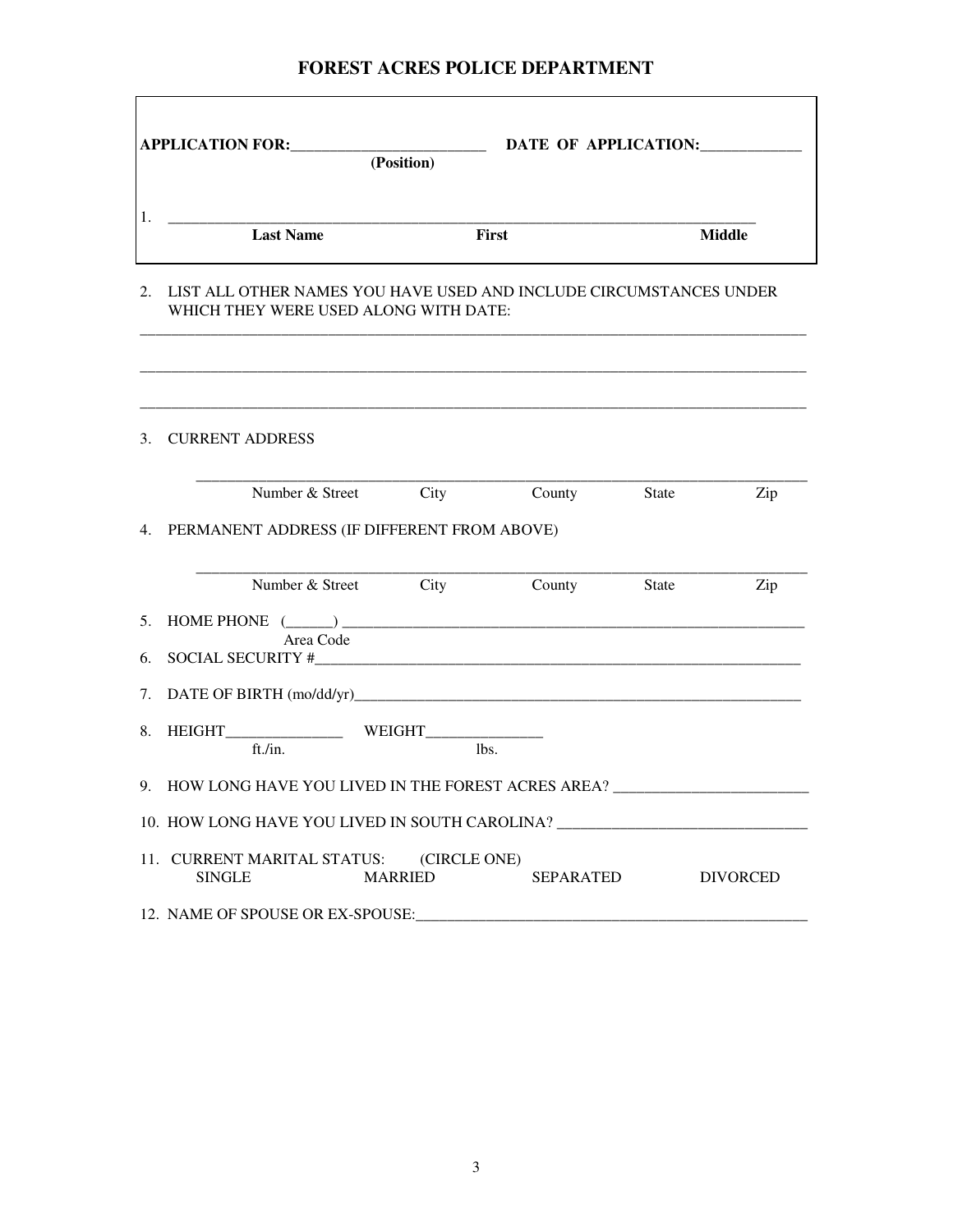13. LIST ALL WORK EXPERIENCE, STARTING WITH MOST RECENT JOB. LIST MILITARY EXPERIENCE IN PROPER SEQUENCE. DO NOT OMIT ANY PERIODS OF EMPLOYMENT. USE ADDITIONAL SHEETS OF PAPER IF NECESSARY.

| Number & Street |  |                 |              |                                                                                                                                                                                                                                |  |  |
|-----------------|--|-----------------|--------------|--------------------------------------------------------------------------------------------------------------------------------------------------------------------------------------------------------------------------------|--|--|
|                 |  |                 |              |                                                                                                                                                                                                                                |  |  |
|                 |  | City State Zip  |              |                                                                                                                                                                                                                                |  |  |
|                 |  |                 |              | DATES: TO SALARY: HOURS PER WEEK:                                                                                                                                                                                              |  |  |
|                 |  |                 |              |                                                                                                                                                                                                                                |  |  |
|                 |  |                 |              |                                                                                                                                                                                                                                |  |  |
|                 |  |                 |              |                                                                                                                                                                                                                                |  |  |
|                 |  |                 |              |                                                                                                                                                                                                                                |  |  |
|                 |  |                 |              |                                                                                                                                                                                                                                |  |  |
|                 |  |                 | B. EMPLOYER: | POSITION HELD: POSITION                                                                                                                                                                                                        |  |  |
|                 |  |                 |              |                                                                                                                                                                                                                                |  |  |
|                 |  | Number & Street |              |                                                                                                                                                                                                                                |  |  |
|                 |  | State<br>City   | Zip          |                                                                                                                                                                                                                                |  |  |
|                 |  |                 |              |                                                                                                                                                                                                                                |  |  |
|                 |  |                 |              | DUTIES: New York Contract the Contract of the Contract of the Contract of the Contract of the Contract of the Contract of the Contract of the Contract of the Contract of the Contract of the Contract of the Contract of the  |  |  |
|                 |  |                 |              |                                                                                                                                                                                                                                |  |  |
|                 |  |                 |              |                                                                                                                                                                                                                                |  |  |
|                 |  |                 |              |                                                                                                                                                                                                                                |  |  |
|                 |  |                 |              |                                                                                                                                                                                                                                |  |  |
|                 |  |                 |              | REASON FOR LEAVING: The contract of the contract of the contract of the contract of the contract of the contract of the contract of the contract of the contract of the contract of the contract of the contract of the contra |  |  |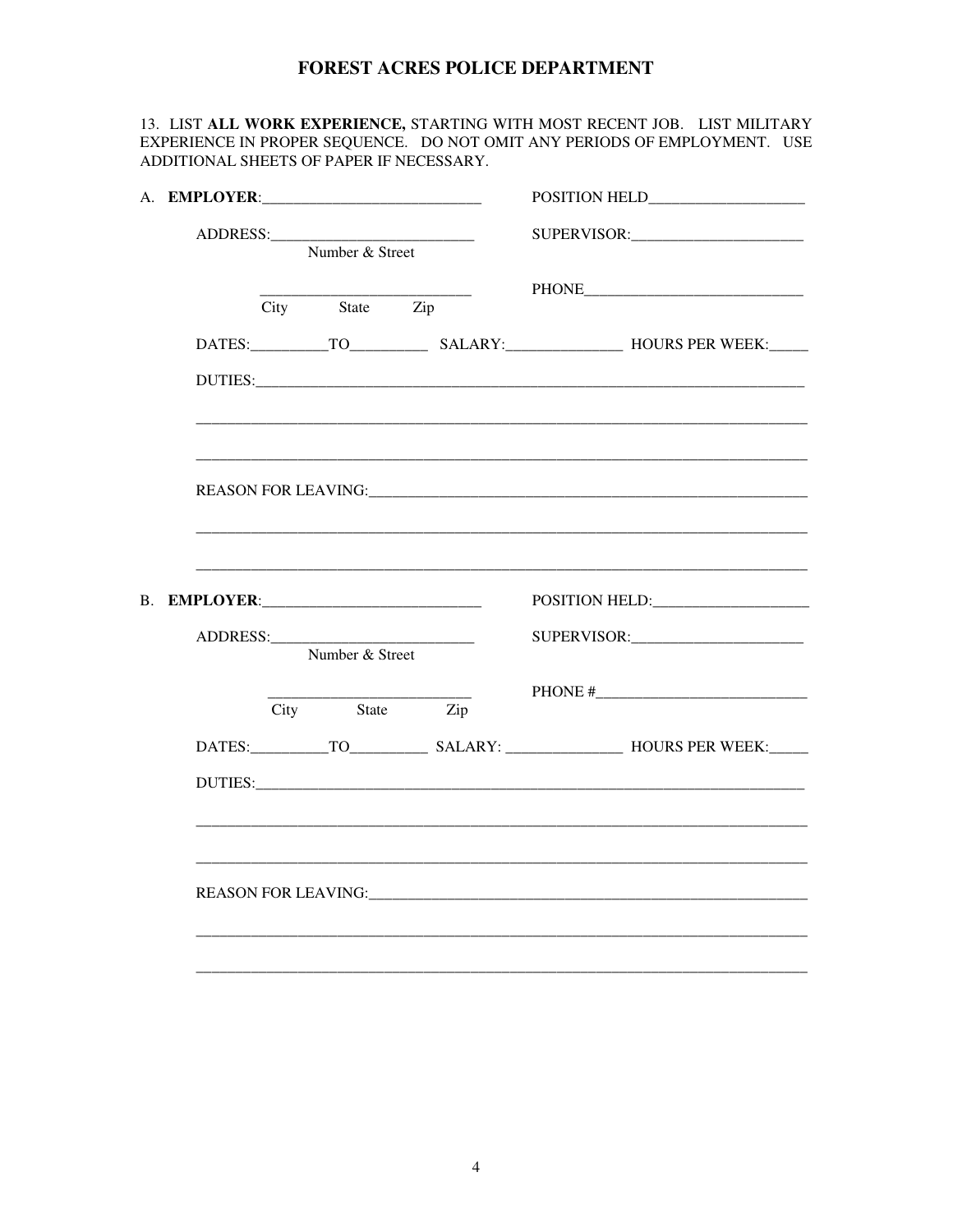|  |      | Number & Street |     |                                                                                                                                                                                                                                |
|--|------|-----------------|-----|--------------------------------------------------------------------------------------------------------------------------------------------------------------------------------------------------------------------------------|
|  |      |                 |     | PHONE #                                                                                                                                                                                                                        |
|  |      | City State Zip  |     |                                                                                                                                                                                                                                |
|  |      |                 |     |                                                                                                                                                                                                                                |
|  |      |                 |     |                                                                                                                                                                                                                                |
|  |      |                 |     |                                                                                                                                                                                                                                |
|  |      |                 |     |                                                                                                                                                                                                                                |
|  |      |                 |     |                                                                                                                                                                                                                                |
|  |      | Number & Street |     |                                                                                                                                                                                                                                |
|  |      | City State Zip  |     |                                                                                                                                                                                                                                |
|  |      |                 |     |                                                                                                                                                                                                                                |
|  |      |                 |     |                                                                                                                                                                                                                                |
|  |      |                 |     |                                                                                                                                                                                                                                |
|  |      |                 |     | REASON FOR LEAVING: The contract of the contract of the contract of the contract of the contract of the contract of the contract of the contract of the contract of the contract of the contract of the contract of the contra |
|  |      |                 |     |                                                                                                                                                                                                                                |
|  |      |                 |     |                                                                                                                                                                                                                                |
|  |      | Number & Street |     |                                                                                                                                                                                                                                |
|  |      |                 |     |                                                                                                                                                                                                                                |
|  | City | State           | Zip |                                                                                                                                                                                                                                |
|  |      |                 |     |                                                                                                                                                                                                                                |
|  |      |                 |     |                                                                                                                                                                                                                                |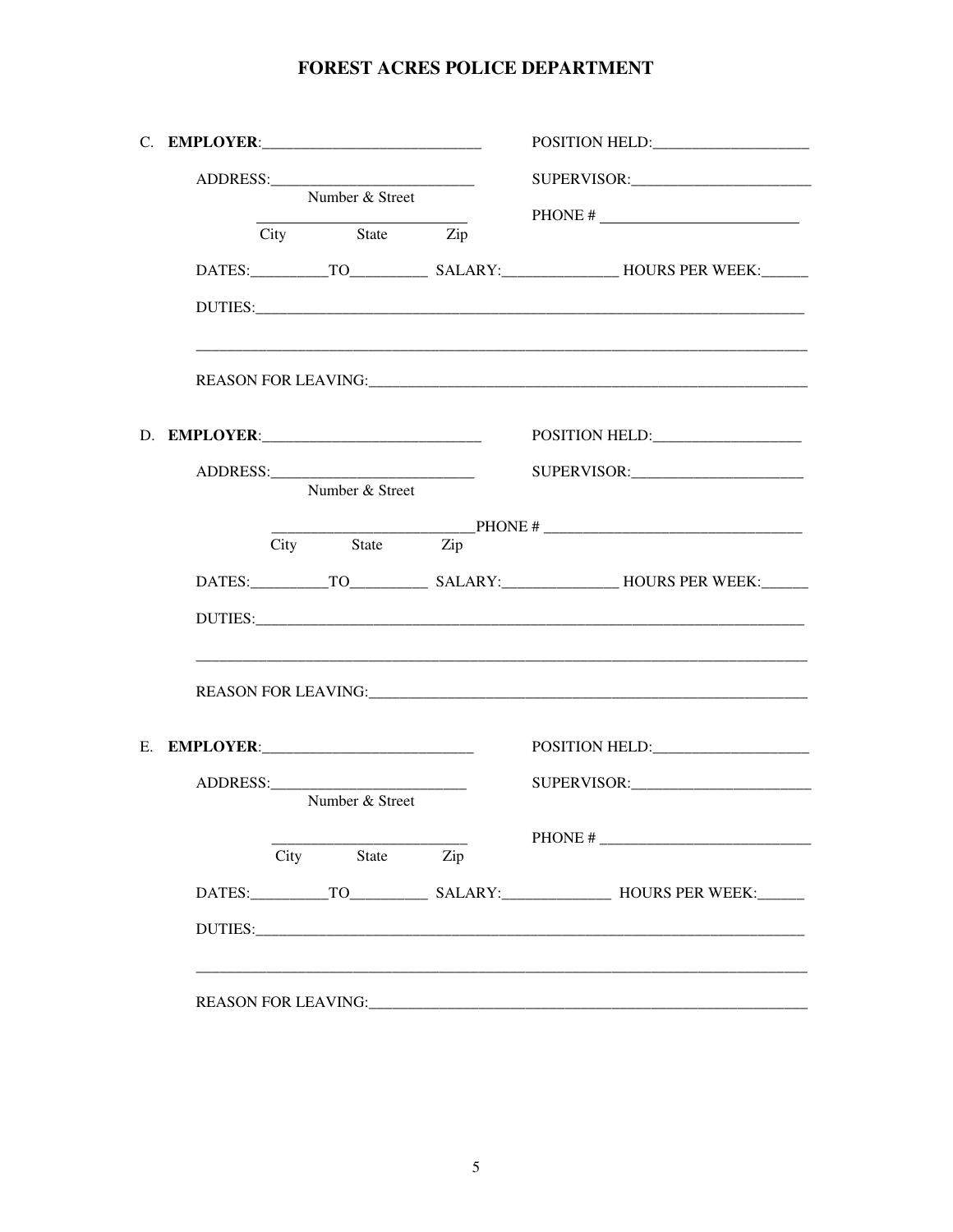| <b>FOREST ACRES POLICE DEPARTMENT</b>                                                                                                                                                                                                                                                             |
|---------------------------------------------------------------------------------------------------------------------------------------------------------------------------------------------------------------------------------------------------------------------------------------------------|
| 14. Have you ever been asked to resign from a job? (Circle one)<br>N <sub>O</sub><br>YES                                                                                                                                                                                                          |
|                                                                                                                                                                                                                                                                                                   |
|                                                                                                                                                                                                                                                                                                   |
| 15. Have you ever quit a job in order to avoid being fired for any reason? (Circle one)<br>N <sub>O</sub><br>YES                                                                                                                                                                                  |
|                                                                                                                                                                                                                                                                                                   |
| 16. Have you failed to list any employment because you felt you could not get a favorable<br>recommendation? (Circle one)<br>N <sub>O</sub><br><b>YES</b>                                                                                                                                         |
| 17. Have any of your past employers ever suspended you, or relieved you from duties because you violated<br>policies/procedures or rules? (Circle one)<br><b>YES</b><br>N <sub>O</sub>                                                                                                            |
|                                                                                                                                                                                                                                                                                                   |
| 18. Are you currently serving in the National Guard or Military Reserves? (Circle one) YES<br>NO.                                                                                                                                                                                                 |
|                                                                                                                                                                                                                                                                                                   |
| Grade/Rank:                                                                                                                                                                                                                                                                                       |
| 19. Have you ever served as a member of the active military? (Circle one) YES<br>NO                                                                                                                                                                                                               |
|                                                                                                                                                                                                                                                                                                   |
|                                                                                                                                                                                                                                                                                                   |
|                                                                                                                                                                                                                                                                                                   |
| 20. Were you ever court martialed, tried on charges, or the subject of a Summary Court, Desk Court,<br>Captain's Mast, Company Punishment, Article 15 UCMJ, Non-Judicial Punishment, or any other<br>disciplinary action while a member of a military service? (Circle one) YES<br>N <sub>O</sub> |
|                                                                                                                                                                                                                                                                                                   |
|                                                                                                                                                                                                                                                                                                   |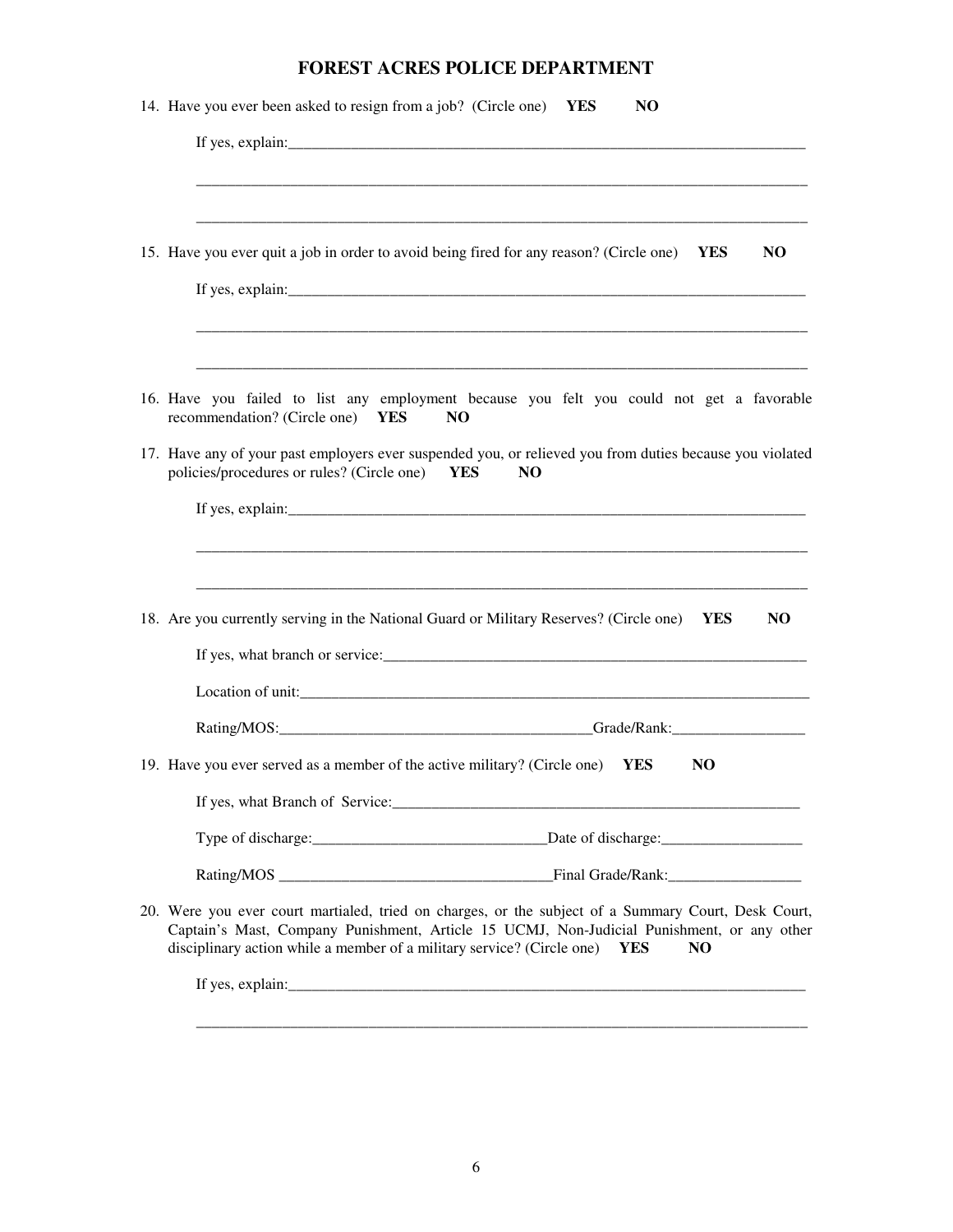|                       | 21. List all high schools you have attended (Attach a copy of diploma or GED). Start with most recent.   |
|-----------------------|----------------------------------------------------------------------------------------------------------|
|                       |                                                                                                          |
|                       |                                                                                                          |
|                       |                                                                                                          |
|                       |                                                                                                          |
|                       |                                                                                                          |
|                       |                                                                                                          |
| with the most recent. | 22. List all colleges and universities you have attended. (Attach a copy of degree or transcript). Start |
|                       |                                                                                                          |
|                       |                                                                                                          |
|                       | Major__________________________________Credit Hours_____________Degree Earned______________________      |
|                       |                                                                                                          |
|                       |                                                                                                          |
|                       | Major_______________________________Credit Hours____________Degree Earned__________________________      |
|                       |                                                                                                          |
|                       |                                                                                                          |
|                       |                                                                                                          |
|                       | 23. List all other schools attended (Vocational, Business, Trade, Military). Start with most recent.     |
|                       |                                                                                                          |
|                       |                                                                                                          |
|                       |                                                                                                          |
|                       |                                                                                                          |
|                       |                                                                                                          |
|                       |                                                                                                          |
|                       |                                                                                                          |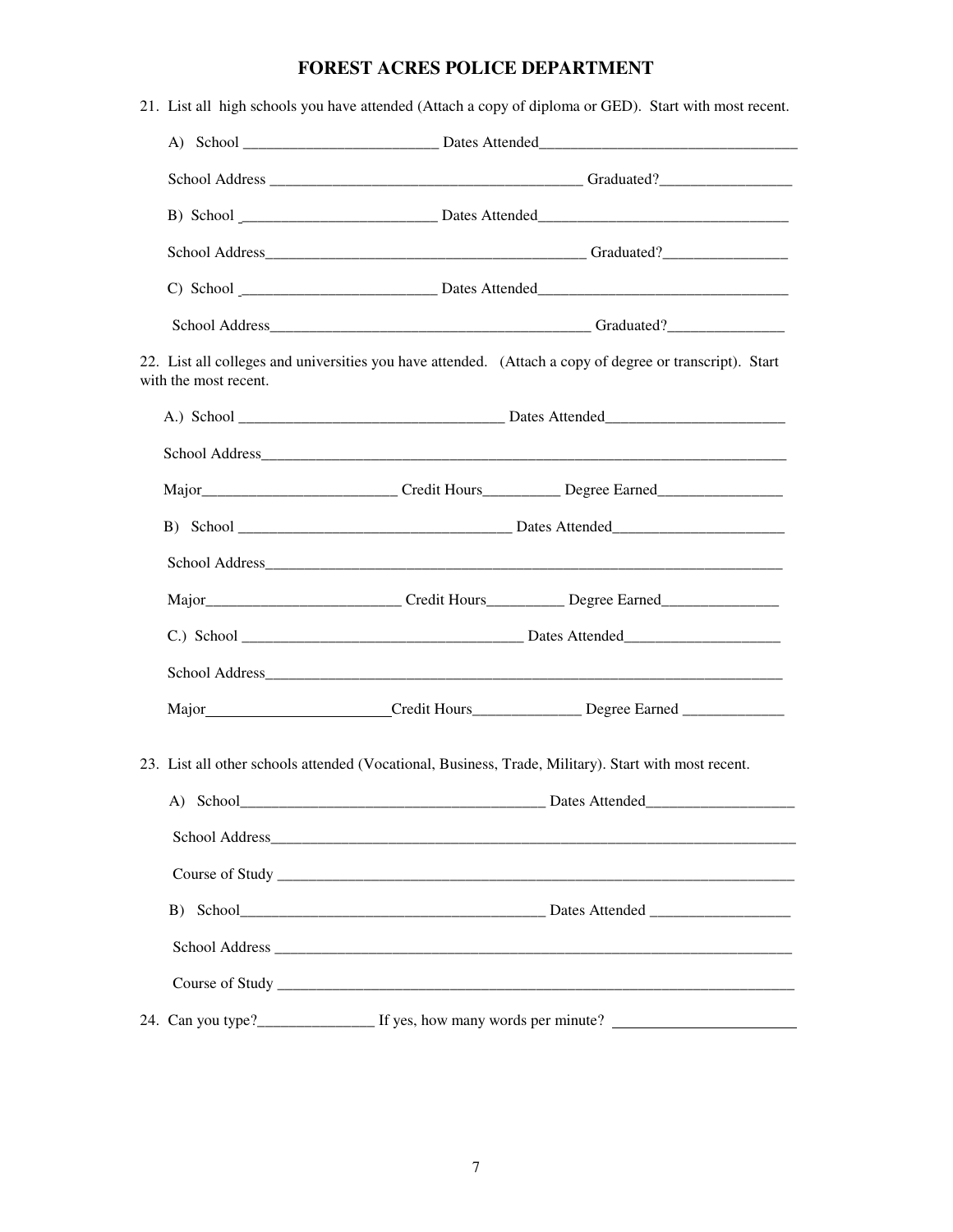| 25. Please summarize any special skills or qualifications that you have acquired.                                                                                                                                 |
|-------------------------------------------------------------------------------------------------------------------------------------------------------------------------------------------------------------------|
| 26. List any honors, awards, scholarships, etc.:                                                                                                                                                                  |
|                                                                                                                                                                                                                   |
| 27. Has your credit record ever been considered unsatisfactory, or have you ever been refused credit?<br>If yes, give dates, name of creditors and circumstances:<br>(Circle one)<br>N <sub>O</sub><br><b>YES</b> |
| 28. List all debts that are currently past due.                                                                                                                                                                   |
|                                                                                                                                                                                                                   |
|                                                                                                                                                                                                                   |
|                                                                                                                                                                                                                   |
| Number of payments currently past due_______________________ Amount of each payment________________                                                                                                               |
| $\mathcal{C}$                                                                                                                                                                                                     |
|                                                                                                                                                                                                                   |
| 29. Have you ever filed for bankruptcy? (Circle one)<br><b>YES</b><br>N <sub>O</sub>                                                                                                                              |
|                                                                                                                                                                                                                   |
| 30. Have you ever had anything repossessed? (Circle one)<br><b>YES</b><br>N <sub>O</sub>                                                                                                                          |
|                                                                                                                                                                                                                   |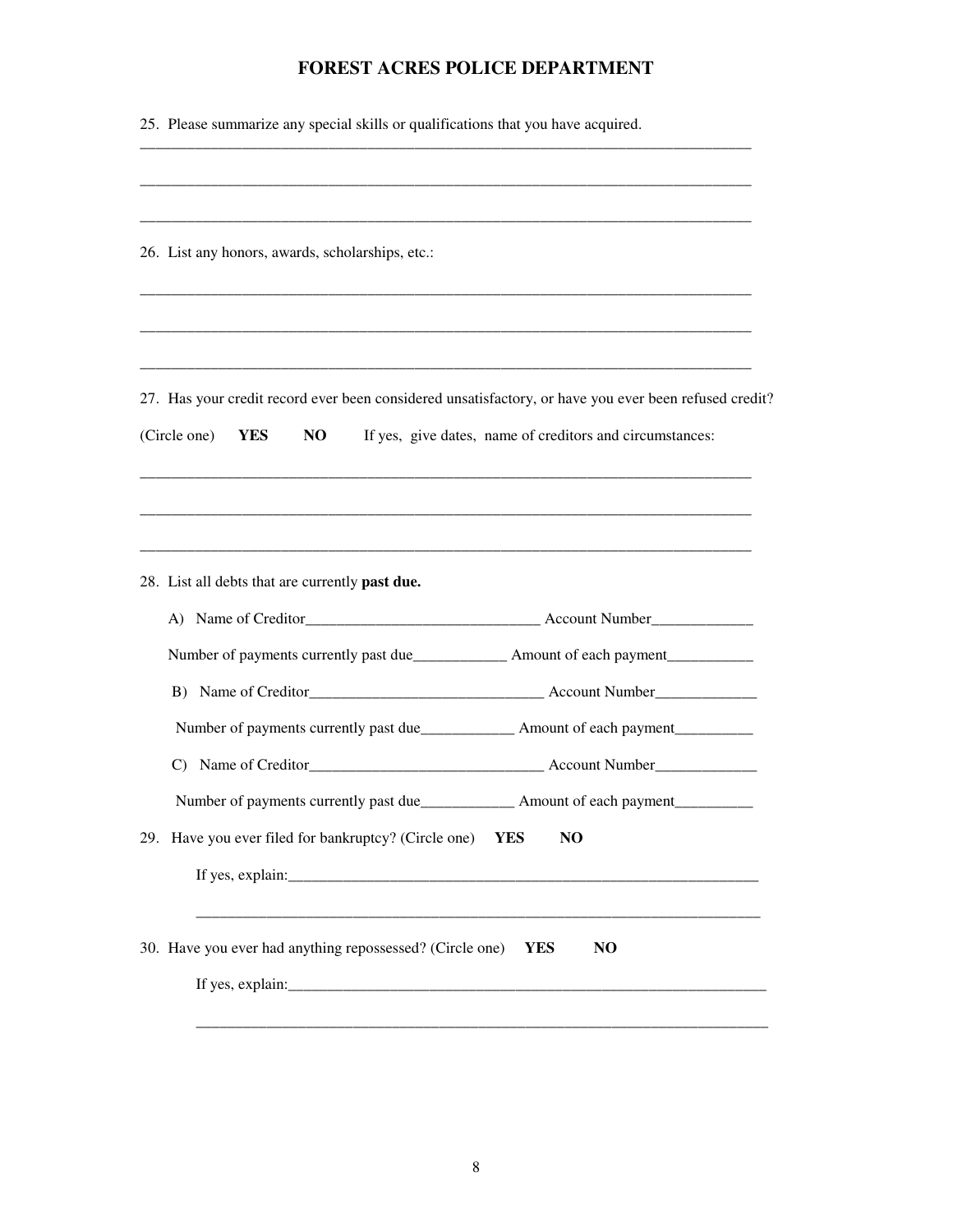| Address Andreas Address Address Address Address Address Address Address Address Address Address Address Address Address Address Address Address Address Address Address Address Address Address Address Address Address Addres |  |
|--------------------------------------------------------------------------------------------------------------------------------------------------------------------------------------------------------------------------------|--|
|                                                                                                                                                                                                                                |  |
|                                                                                                                                                                                                                                |  |
|                                                                                                                                                                                                                                |  |
|                                                                                                                                                                                                                                |  |
|                                                                                                                                                                                                                                |  |
|                                                                                                                                                                                                                                |  |
|                                                                                                                                                                                                                                |  |
|                                                                                                                                                                                                                                |  |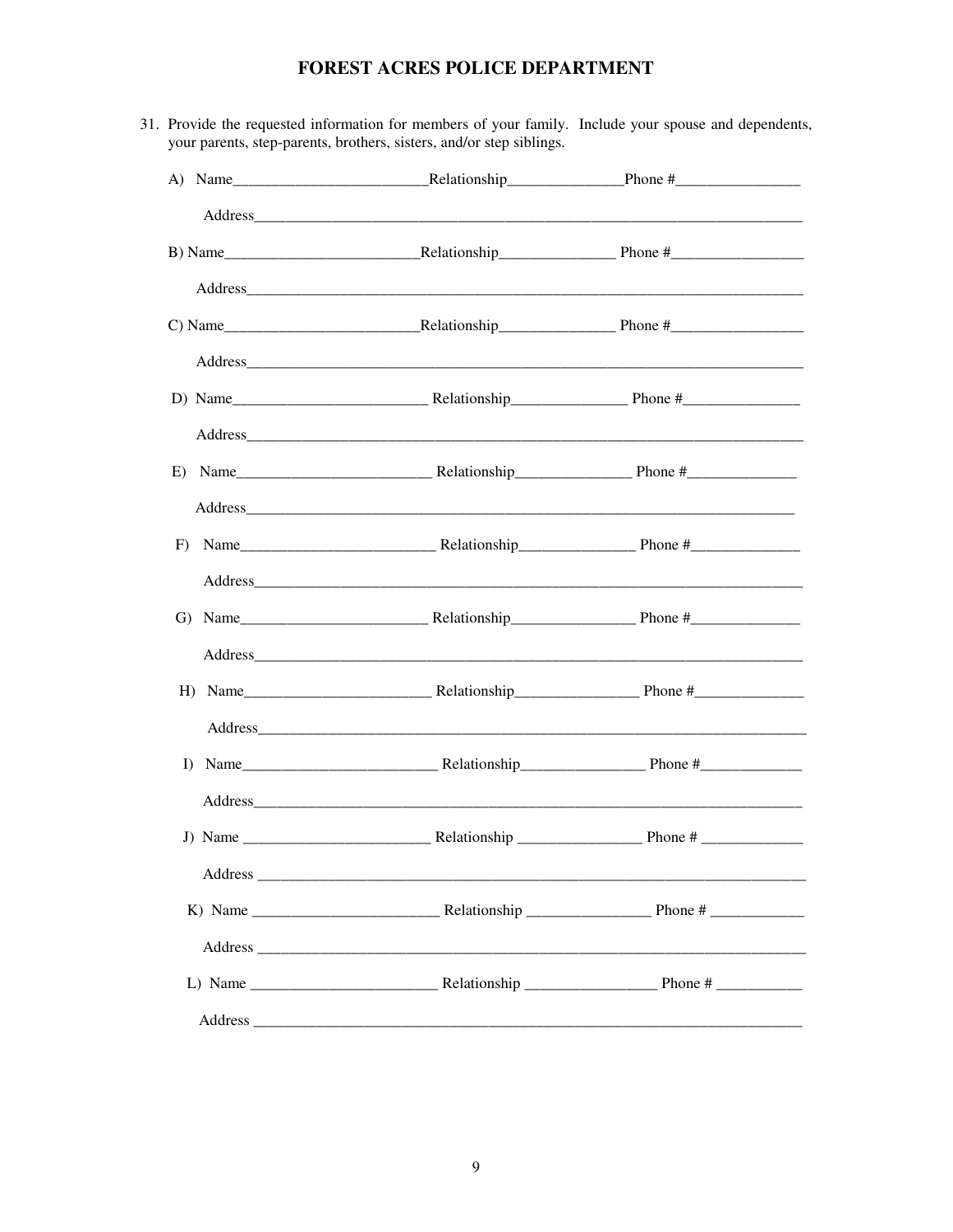32. Have you, or any of the family members listed in question #31, ever been associated in any manner with an organization, association, group, or movement that show policies advocating, or approving of acts of force or violence to deny other persons their rights under the Constitution of the United States? (Circle one) **FOREST ACRES POLICE DEPARTMENT**<br>32. Have you, or any of the family members listed in question #31, ever been associated in any manner<br>with an organization, association, group, or movement that show policies advocating, or YES NO If yes, please explain:

\_\_\_\_\_\_\_\_\_\_\_\_\_\_\_\_\_\_\_\_\_\_\_\_\_\_\_\_\_\_\_\_\_\_\_\_\_\_\_\_\_\_\_\_\_\_\_\_\_\_\_\_\_\_\_\_\_\_\_\_\_\_\_\_\_\_\_\_\_\_\_\_\_\_\_\_\_\_\_\_\_\_\_\_\_

\_\_\_\_\_\_\_\_\_\_\_\_\_\_\_\_\_\_\_\_\_\_\_\_\_\_\_\_\_\_\_\_\_\_\_\_\_\_\_\_\_\_\_\_\_\_\_\_\_\_\_\_\_\_\_\_\_\_\_\_\_\_\_\_\_\_\_\_\_\_\_\_\_\_\_\_\_\_\_\_\_\_\_\_\_

 33. List chronologically all previous places of residence since age 17 (begin with present address and work backwards).

| backwards). |                 |       |      |       |     |
|-------------|-----------------|-------|------|-------|-----|
|             | Number & Street |       | City | State | Zip |
|             |                 |       |      |       |     |
|             |                 |       |      |       |     |
|             | Number & Street |       | City | State | Zip |
|             |                 |       |      |       |     |
|             |                 |       |      |       |     |
|             | Number & Street |       | City | State | Zip |
|             |                 |       |      |       |     |
|             |                 |       |      |       |     |
|             | Number & Street |       | City | State | Zip |
|             |                 | To To |      |       |     |

34. List every state in which you have been issued a driver's license and the license number:

| A) State | Number |
|----------|--------|
| B) State | Number |
| C) State | Number |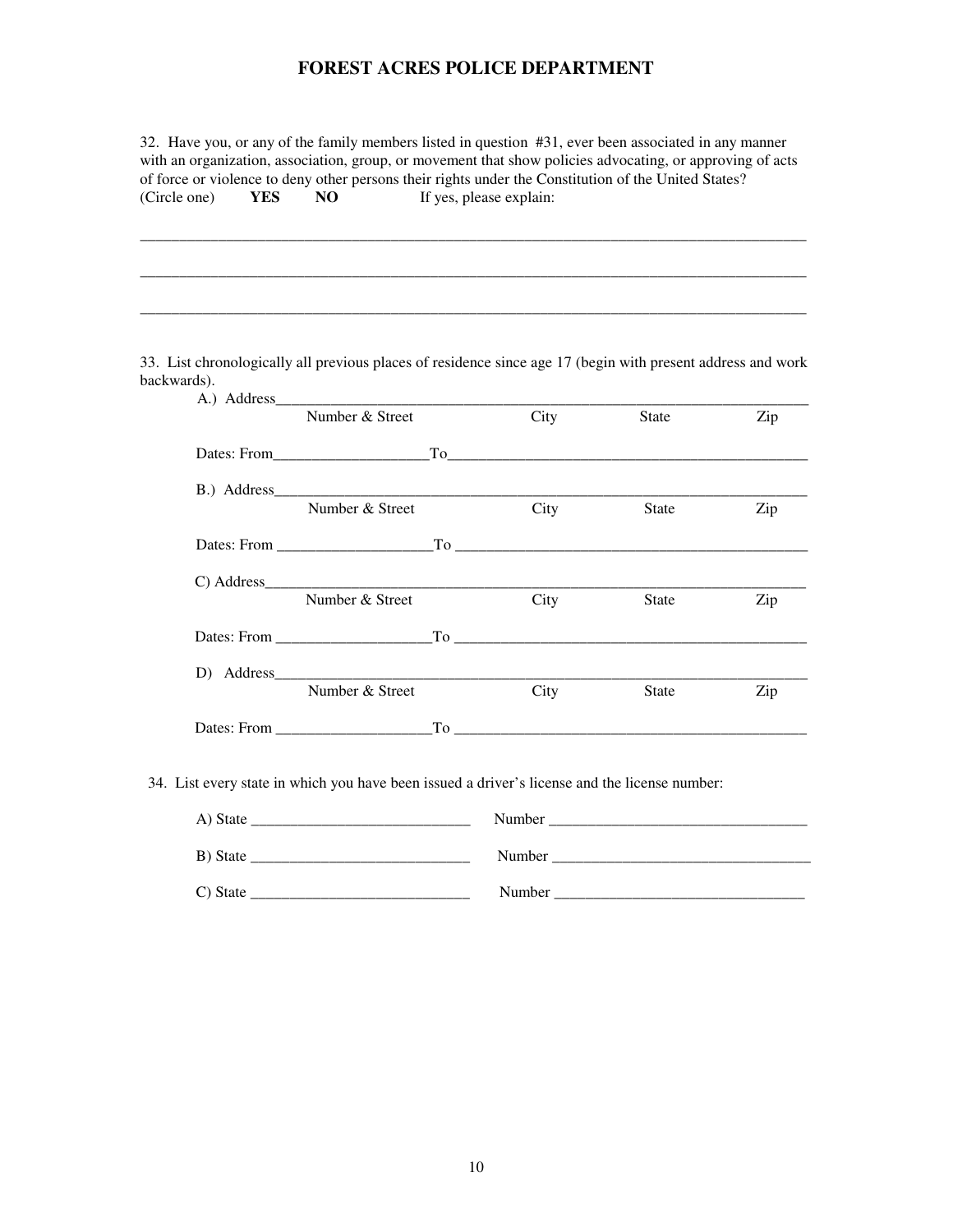| 35. List all traffic tickets which have been issued to you. |                                                                                                                                                                                               |
|-------------------------------------------------------------|-----------------------------------------------------------------------------------------------------------------------------------------------------------------------------------------------|
|                                                             | A) Approximate Date: Charge: Charge: Charge:                                                                                                                                                  |
|                                                             |                                                                                                                                                                                               |
| B)                                                          |                                                                                                                                                                                               |
|                                                             |                                                                                                                                                                                               |
| $\mathcal{C}$                                               |                                                                                                                                                                                               |
|                                                             |                                                                                                                                                                                               |
|                                                             |                                                                                                                                                                                               |
|                                                             |                                                                                                                                                                                               |
| E)                                                          |                                                                                                                                                                                               |
|                                                             |                                                                                                                                                                                               |
|                                                             | *Use additional pages if necessary.                                                                                                                                                           |
|                                                             | 36. Has your driving privilege ever been suspended, canceled or revoked? (Circle one)<br><b>YES</b><br>NO.                                                                                    |
|                                                             |                                                                                                                                                                                               |
|                                                             |                                                                                                                                                                                               |
|                                                             |                                                                                                                                                                                               |
| (circle one) YES<br>NO                                      | 37. Other than any traffic offense listed above, have you ever been convicted of a crime?<br>If yes, explain in detail, and include the charge/s, location of the court, and the disposition: |
|                                                             |                                                                                                                                                                                               |
|                                                             |                                                                                                                                                                                               |
| you are applying**                                          | ** A conviction does not automatically mean you cannot be appointed or hired.<br>Consideration will be given as to the offense and the relationship to the position for which                 |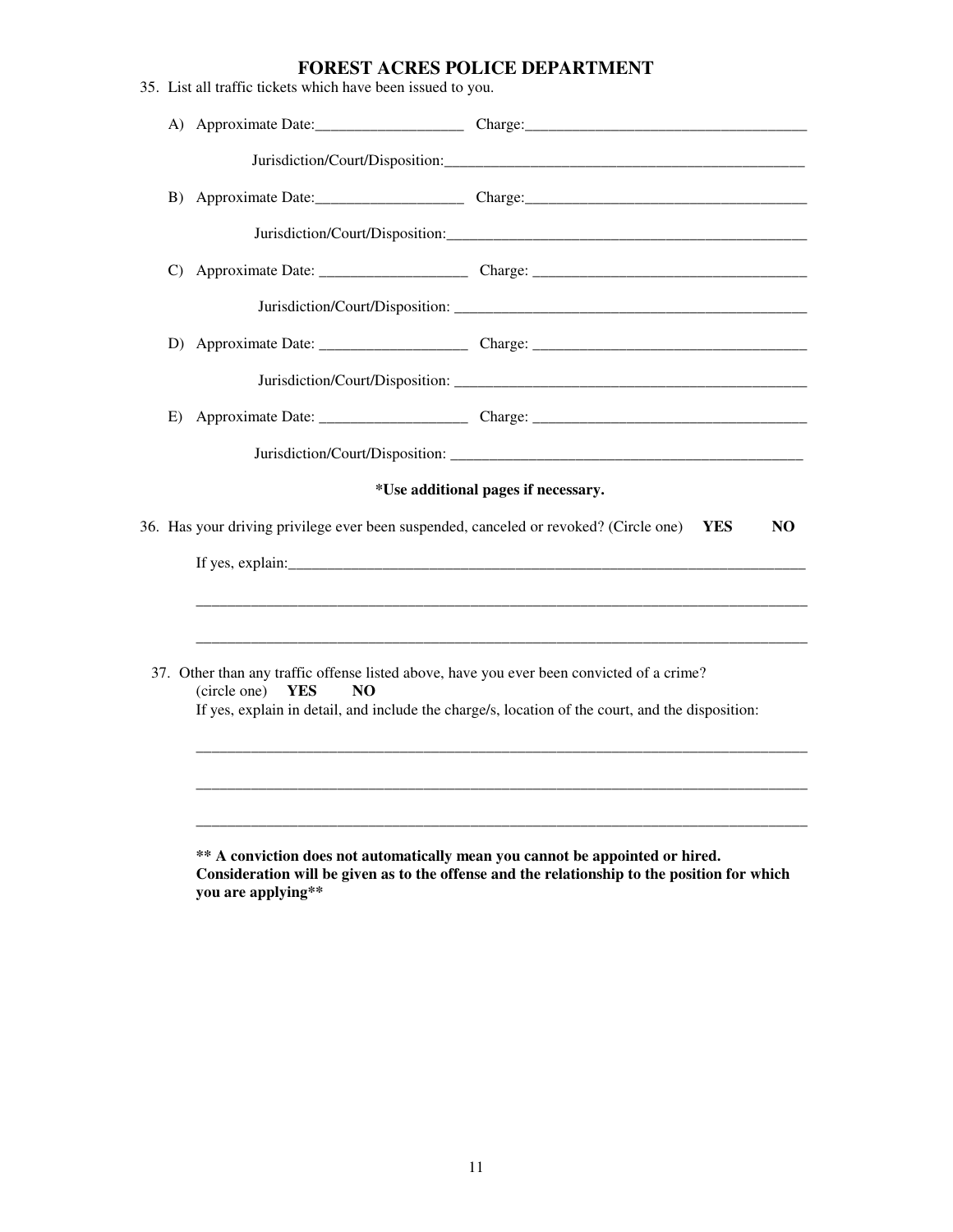| 38. Have you ever used, sold, or experimented with any illegal drug? (Circle one) YES | NO. |  |
|---------------------------------------------------------------------------------------|-----|--|
| If yes, explain and give dates:                                                       |     |  |
|                                                                                       |     |  |
|                                                                                       |     |  |
|                                                                                       |     |  |

 39. Please provide the following information for individuals who have known you well for at least three years. These individuals should not be related to you, and should not be former employers. All persons you list may be asked to appraise your character, ability, personality, and other qualities.

\_\_\_\_\_\_\_\_\_\_\_\_\_\_\_\_\_\_\_\_\_\_\_\_\_\_\_\_\_\_\_\_\_\_\_\_\_\_\_\_\_\_\_\_\_\_\_\_\_\_\_\_\_\_\_\_\_\_\_\_\_\_\_\_\_\_\_\_\_\_\_\_\_\_\_\_\_\_

|                 |      |              | <b>Years Known</b>                                     |
|-----------------|------|--------------|--------------------------------------------------------|
|                 |      |              |                                                        |
| Number & Street | City | <b>State</b> |                                                        |
| B) Name:        |      |              | Years Known                                            |
|                 |      |              |                                                        |
| Number & Street | City | <b>State</b> | (W)                                                    |
| C) Name:        |      |              | Years Known                                            |
|                 |      |              |                                                        |
| Number & Street | City | <b>State</b> | (W)<br>the contract of the contract of the contract of |

 40. Please list any additional information about yourself you feel may be helpful to us in considering your application. application. 12

\_\_\_\_\_\_\_\_\_\_\_\_\_\_\_\_\_\_\_\_\_\_\_\_\_\_\_\_\_\_\_\_\_\_\_\_\_\_\_\_\_\_\_\_\_\_\_\_\_\_\_\_\_\_\_\_\_\_\_\_\_\_\_\_\_\_\_\_\_\_\_\_\_\_\_\_\_\_

\_\_\_\_\_\_\_\_\_\_\_\_\_\_\_\_\_\_\_\_\_\_\_\_\_\_\_\_\_\_\_\_\_\_\_\_\_\_\_\_\_\_\_\_\_\_\_\_\_\_\_\_\_\_\_\_\_\_\_\_\_\_\_\_\_\_\_\_\_\_\_\_\_\_\_\_\_\_

\_\_\_\_\_\_\_\_\_\_\_\_\_\_\_\_\_\_\_\_\_\_\_\_\_\_\_\_\_\_\_\_\_\_\_\_\_\_\_\_\_\_\_\_\_\_\_\_\_\_\_\_\_\_\_\_\_\_\_\_\_\_\_\_\_\_\_\_\_\_\_\_\_\_\_\_\_\_

\_\_\_\_\_\_\_\_\_\_\_\_\_\_\_\_\_\_\_\_\_\_\_\_\_\_\_\_\_\_\_\_\_\_\_\_\_\_\_\_\_\_\_\_\_\_\_\_\_\_\_\_\_\_\_\_\_\_\_\_\_\_\_\_\_\_\_\_\_\_\_\_\_\_\_\_\_\_

\_\_\_\_\_\_\_\_\_\_\_\_\_\_\_\_\_\_\_\_\_\_\_\_\_\_\_\_\_\_\_\_\_\_\_\_\_\_\_\_\_\_\_\_\_\_\_\_\_\_\_\_\_\_\_\_\_\_\_\_\_\_\_\_\_\_\_\_\_\_\_\_\_\_\_\_\_\_